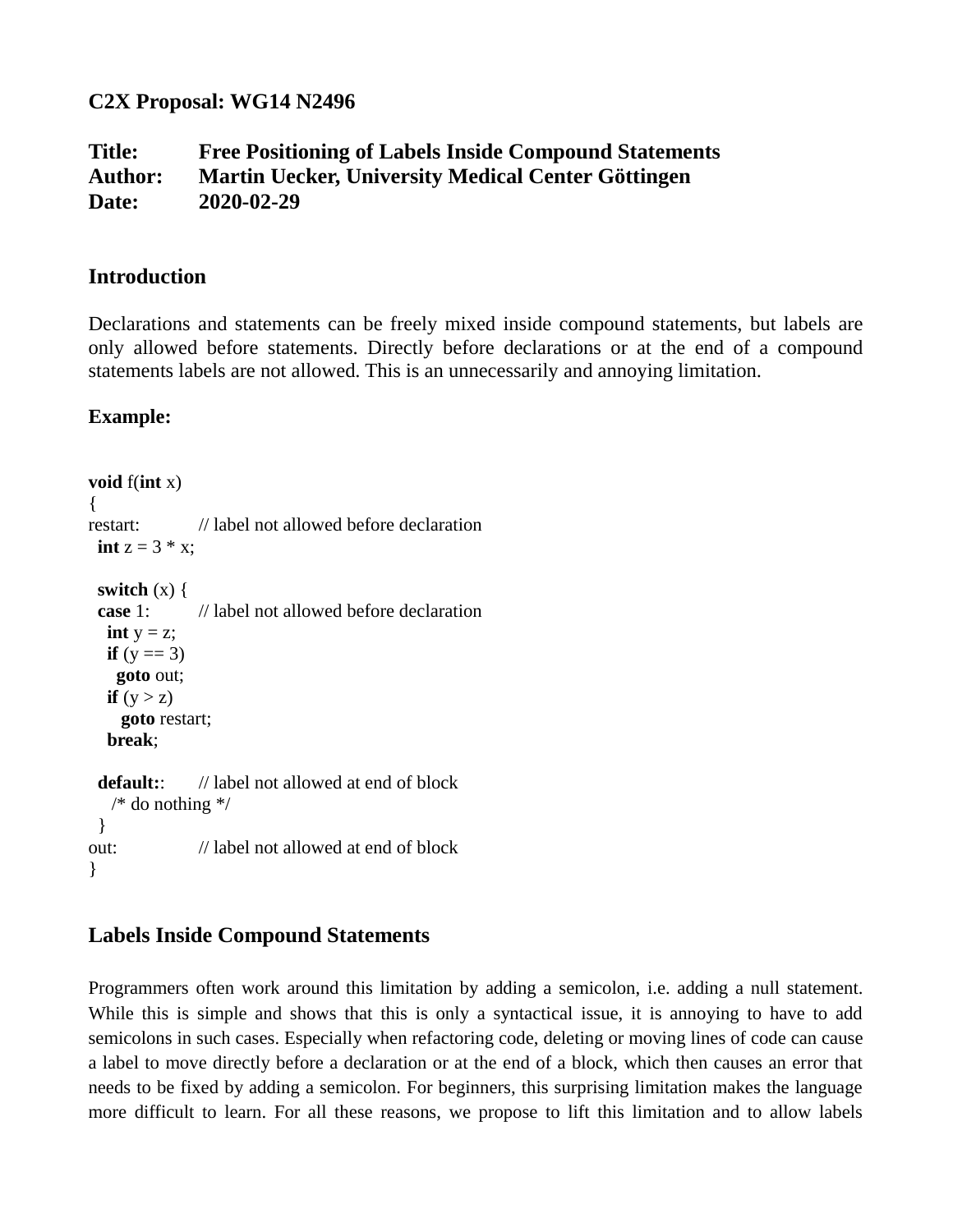everywhere where statements and declarations are currently allowed inside compound statements. This can be achieved by decoupling labels from statements and by specifying that they are followed by an implied null statement.

### **Labeled Statements**

With the proposed change, labels are first class citizens inside compound statements. The concept of labeled statements is then required only for labels occurring outside of compound statements, which is a rarely used feature and then usually confusing. Therefor, it is also suggested to make labeled statements, i.e. labels outside of compound statements, an obsolescent feature.

```
Examples:
```

```
switch (x)
  default: foo(x) ;
goto loop;
while (1)
  loop: { foo(1); }
if (0)
  output: foo(3);
```
NOTE: If such a case should actually occur somewhere, it could always be rewritten in clearer way by adding an additional pair of curly brackets around it to make it part of a compound statement. The first example could be re-written like this:

```
switch (x)
{
   default: 
     foo(x);
}
```
# **Suggested Wording Changes**

6.8.1 Labeled statements

Syntax

```
label:
     identifier :
     case constant-expression :
     default :
```
labeled-statement: